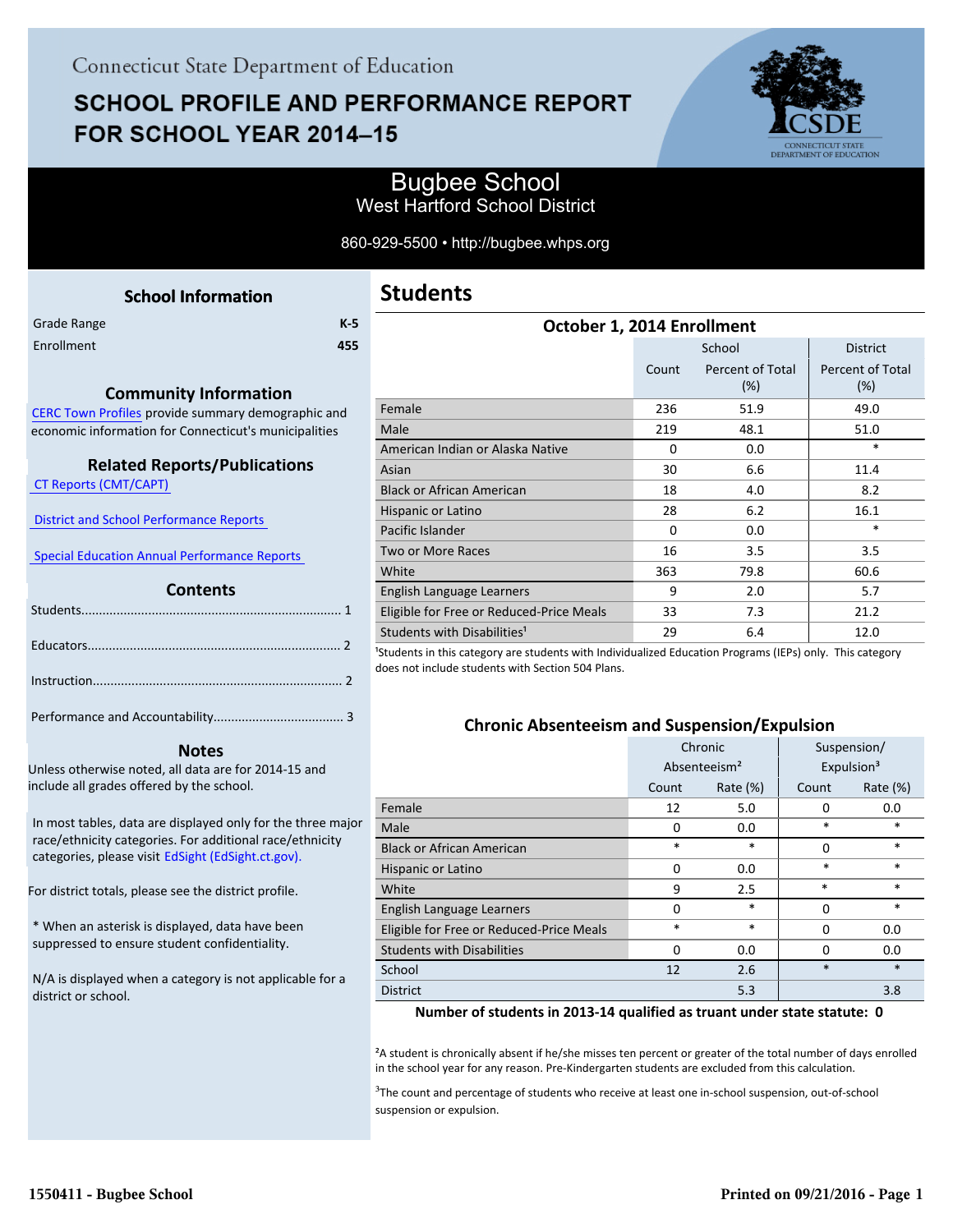# School Profile and Performance Report for School Year 2014-15 Bugbee School West Hartford School District

## **Educators**

### **Full-Time Equivalent (FTE)<sup>1</sup> Staff**

|                                                           | <b>FTF</b> |
|-----------------------------------------------------------|------------|
| <b>General Education</b>                                  |            |
| <b>Teachers and Instructors</b>                           | 29.5       |
| Paraprofessional Instructional Assistants                 | 4.5        |
| <b>Special Education</b>                                  |            |
| Teachers and Instructors                                  | 1.0        |
| Paraprofessional Instructional Assistants                 | 3.0        |
| <b>Administrators, Coordinators and Department Chairs</b> |            |
| School Level                                              |            |
| Library/Media                                             |            |
| Specialists (Certified)                                   | 1.0        |
| <b>Support Staff</b>                                      | 0.5        |
| Instructional Specialists Who Support Teachers            | 1.6        |
| Counselors, Social Workers and School Psychologists       | 0.7        |
| <b>School Nurses</b>                                      | 1.0        |
| Other Staff Providing Non-Instructional Services/Support  | 7.5        |

<sup>1</sup>In the full-time equivalent count, staff members working part-time in the school are counted as a fraction of full-time. For example, a teacher who works half-time in a school contributes 0.50 to the school's staff count.

| <b>Educators by Race/Ethnicity</b>         |       |                         |                         |  |  |  |
|--------------------------------------------|-------|-------------------------|-------------------------|--|--|--|
|                                            |       | School                  | <b>District</b>         |  |  |  |
|                                            | Count | Percent of Total<br>(%) | Percent of Total<br>(%) |  |  |  |
| American Indian or Alaska<br><b>Native</b> | O     | 0.0                     | 0.2                     |  |  |  |
| Asian                                      | 1     | 2.3                     | 1.6                     |  |  |  |
| <b>Black or African American</b>           | 0     | 0.0                     | 2.3                     |  |  |  |
| Hispanic or Latino                         | 2     | 4.7                     | 3.3                     |  |  |  |
| Pacific Islander                           | 0     | 0.0                     | 0.0                     |  |  |  |
| Two or More Races                          | 0     | 0.0                     | 0.0                     |  |  |  |
| White                                      | 40    | 93.0                    | 92.6                    |  |  |  |

### **Classes Taught by Highly Qualified Teachers**²

|                                           | Percent of Total (%) |  |  |  |
|-------------------------------------------|----------------------|--|--|--|
| School                                    | 100.0                |  |  |  |
| School Poverty Quartile: Low              |                      |  |  |  |
| State High Poverty Quartile Schools       | 97.9                 |  |  |  |
| <b>State Low Poverty Quartile Schools</b> | 99.6                 |  |  |  |

<sup>2</sup>Core academic classes taught by teachers who are fully certified to teach in that subject area.

### **Classroom Teacher Attendance, 2013-14**

|                                             | School | <b>District</b> |
|---------------------------------------------|--------|-----------------|
| Average # of FTE Days Absent Due to Illness | 3.6    | 8.5             |
| or Personal Time                            |        |                 |

# **Instruction and Resources**

| <b>School Schedule</b>                |     |                                  |          |  |
|---------------------------------------|-----|----------------------------------|----------|--|
| Days of Instruction                   | 182 | <b>School Hours for Students</b> |          |  |
| <b>Hours of Instruction Per Year</b>  |     | <b>Start Time</b>                | 08:35 AM |  |
| Grades 1-12 and Full-Day Kindergarten | 977 | End Time                         | 03:20 PM |  |
| Half/Extended Day Kindergarten        | N/A |                                  |          |  |

### **Students with Disabilities Who Spend 79.1 to** 100 Percent of Time with Nondisabled Peers<sup>3</sup>

|                                | Count  | Rate $(\%)$ |
|--------------------------------|--------|-------------|
| Autism                         | $\ast$ | ×           |
| <b>Emotional Disturbance</b>   | N/A    | N/A         |
| <b>Intellectual Disability</b> | N/A    | N/A         |
| Learning Disability            | $\ast$ | $\ast$      |
| Other Health Impairment        | 7      | $\ast$      |
| <b>Other Disabilities</b>      | $\ast$ | $\ast$      |
| Speech/Language Impairment     | 12     | $\ast$      |
| School                         | 26     | 100.0       |
| <b>District</b>                |        | 74.8        |
|                                |        |             |

³Ages 6-21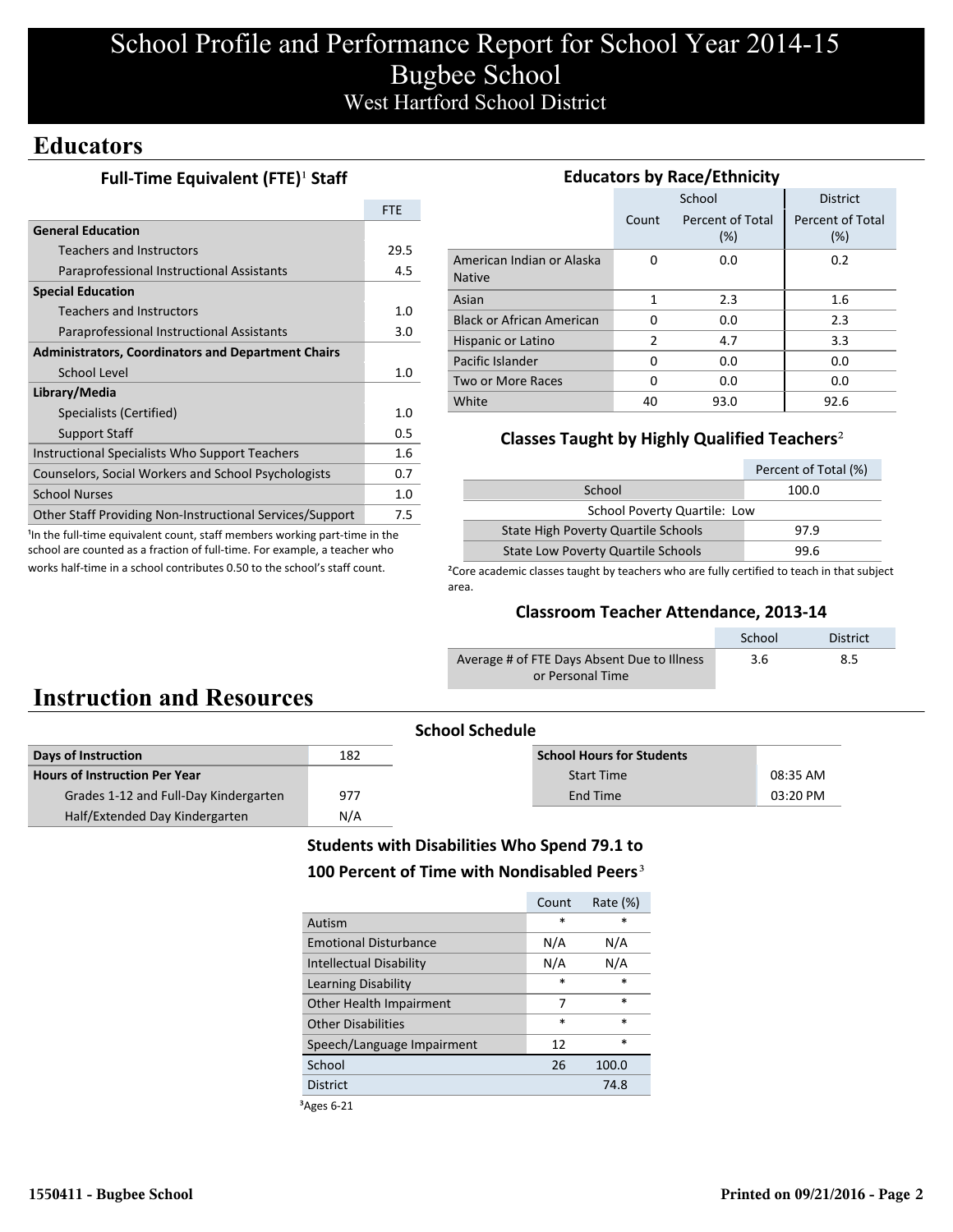# School Profile and Performance Report for School Year 2014-15 Bugbee School West Hartford School District

## **Performance and Accountability**

### **School Performance Index (SPI)**

A School Performance Index (SPI) for the Smarter Balanced and Connecticut Alternate Assessment(CTAA) is the test performance of both assessments in the respective subject for all students in the school. The SPI ranges in value from 0 to 100 points. Connecticut's ultimate target for a SPI is 75 because in a school with a SPI of 75 or above, students will have performed at or above the 'goal' level on the majority of tests.

|                                              | <b>English Language Arts(ELA)</b> |            | <b>Math</b> |            | <b>Science</b> |            |
|----------------------------------------------|-----------------------------------|------------|-------------|------------|----------------|------------|
|                                              | Count                             | <b>SPI</b> | Count       | <b>SPI</b> | Count          | <b>SPI</b> |
| American Indian or Alaska Native             | 0                                 | N/A        | 0           | N/A        | 0              | N/A        |
| Asian                                        | 22                                | 96.4       | 22          | 90.0       | $\ast$         |            |
| <b>Black or African American</b>             | 10                                | $\ast$     | 10          | $\ast$     | $\ast$         | $\ast$     |
| Hispanic or Latino                           | 9                                 | $\ast$     | 9           | $\ast$     | $\ast$         | $\ast$     |
| Native Hawaiian or Other Pacific Islander    | 0                                 | N/A        | 0           | N/A        | 0              | N/A        |
| Two or More Races                            | 9                                 | $\ast$     | 9           | $\ast$     | $\ast$         | $\ast$     |
| White                                        | 200                               | 88.9       | 200         | 83.2       | 76             | 68.4       |
| English Language Learners                    | 7                                 | $\ast$     | 7           | $\ast$     | 0              | $\ast$     |
| Non-English Language Learners                | 243                               | 88.4       | 243         | 82.6       | 89             | 68.2       |
| Eligible for Free or Reduced-Price Meals     | 15                                | $\ast$     | 15          | $\ast$     | $\ast$         | $\ast$     |
| Not Eligible for Free or Reduced-Price Meals | 235                               | 89.2       | 235         | 83.6       | $\ast$         | $\ast$     |
| <b>Students with Disabilities</b>            | 17                                | *          | 17          | $\ast$     | $\ast$         | $\ast$     |
| <b>Students without Disabilities</b>         | 233                               | 89.1       | 233         | 83.0       | $\ast$         | $\ast$     |
| High Needs                                   | 34                                | 79.3       | 34          | 72.1       | 10             | $*$        |
| Non-High Needs                               | 216                               | 89.8       | 216         | 84.0       | 79             | 68.5       |
| School                                       | 250                               | 88.4       | 250         | 82.4       | 89             | 68.2       |

### **National Assessment of Educational Progress (NAEP): Percent At or Above Proficient1**

|                        | <b>NAEP 2015</b> | <b>NAEP 2013</b> |          |
|------------------------|------------------|------------------|----------|
| <b>READING</b>         | Grade 4          | Grade 8          | Grade 12 |
| Connecticut            | 43%              | 43%              | 50%      |
| <b>National Public</b> | 35%              | 33%              | 36%      |
| <b>MATH</b>            | Grade 4          | Grade 8          | Grade 12 |
| Connecticut            | 41%              | 36%              | 32%      |
| <b>National Public</b> | 39%              | 32%              | 25%      |

<sup>1</sup>NAEP is often called the "Nation's Report Card." It is sponsored by the U.S. Department of Education. This table compares Connecticut's performance to that of national public school students. Performance standards for state assessments and NAEP are set independently. Therefore, one should not expect performance results to be the same across Smarter Balanced and NAEP. Instead, NAEP results are meant to complement other state assessment data. To view student subgroup performance on NAEP, click here.

### **Physical Fitness Tests: Students Reaching Health Standard**²

|                      | Percent of Students by Grade <sup>3</sup> (%) |      |      |      | <b>All Tested Grades</b> |             |
|----------------------|-----------------------------------------------|------|------|------|--------------------------|-------------|
|                      | 4                                             | 6    | 8    | 10   | Count                    | Rate $(\%)$ |
| Sit & Reach          | 81.8                                          | N/A  | N/A  | N/A  | 77                       | 81.8        |
| Curl Up              | 92.2                                          | N/A  | N/A  | N/A  | 77                       | 92.2        |
| Push Up              | 96.1                                          | N/A  | N/A  | N/A  | 77                       | 96.1        |
| Mile Run/PACER       | 93.5                                          | N/A  | N/A  | N/A  | 77                       | 93.5        |
| All Tests - School   | 70.1                                          | N/A  | N/A  | N/A  | 77                       | 70.1        |
| All Tests - District | 63.3                                          | 62.5 | 56.5 | 55.8 |                          | 59.7        |

 $2$ The Connecticut Physical Fitness Assessment (CPFA) is administered to all students in Grades 4, 6, 8 and 10. The health-related fitness scores gathered through the CPFA should be used to educate and motivate children and their families to increase physical activity and develop lifetime fitness habits.

<sup>3</sup>Only students assessed in all four areas are included in this calculation.